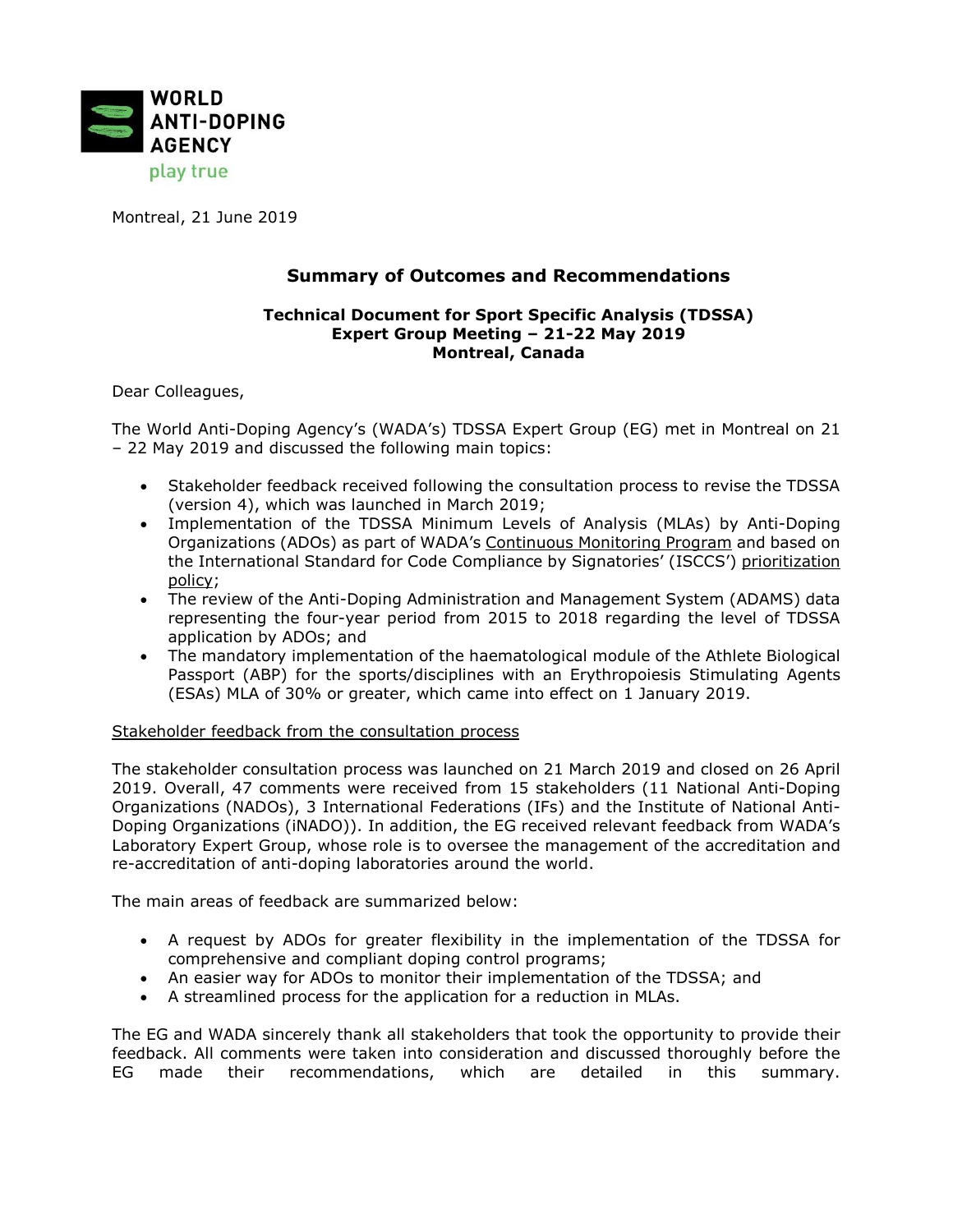#### Review of the implementation of the TDSSA MLAs as part of WADA's Continuous Monitoring Program

The implementation of the TDSSA was reviewed through WADA's Continuous Monitoring Program. Such review was based on WADA's prioritization policy and the outcomes of such monitoring were presented at the EG meeting. The EG acknowledged once again the collaborative effort of ADOs to implement the TDSSA requirements in full and to incorporate them into their risk assessments and Test Distribution Plans (TDPs). The majority of Tier 1 and Tier 2<sup>1</sup> NADOs and IFs, where applicable, are implementing or have a plan in place for 2019 to implement the requirements of the TDSSA.

Implementing the TDSSA is considered a Critical requirement under the International Standard for Code Compliance by Signatories (ISCCS). Out of 154 ADOs monitored for their 2018 activities, 54% are fully compliant with the TDSSA requirements, 25% are in the process of meeting the requirements and 21% are not in line with the TDSSA requirements.

Any ADOs with TDSSA implementation issues have been contacted and were given the opportunity to respond to their shortfalls. Where deemed necessary, relevant corrective actions were raised. The next monitoring exercise is planned for August – September 2019, which will review the implementation of the TDSSA in the first part of 2019.

#### ADAMS data for the four-year period 2015 - 2018

A summary of core TDSSA figures are outlined below for the four-year period from 2015 to 2018.

|      | # of samples $2$<br>analyzed | # of Sports | # of TAs | <b>AAFs</b> | # of blood ABP<br>samples |
|------|------------------------------|-------------|----------|-------------|---------------------------|
| 2018 | 51,643                       | 116         | 227      | 77          | 31,260                    |
| 2017 | 48,853                       | 116         | 220      | 85          | 29,130                    |
| 2016 | 46,710                       | 108         | 212      | 67          | 28,177                    |
| 2015 | 36,218                       | 94          | 183      | 46          | 25,012                    |

## **Erythropoiesis Stimulating Agents (ESAs)**

# **Growth Hormone (GH)**

|      | # of samples<br>analyzed | # of Sports $ $ # of TAs |     | <b>AAFs</b> |
|------|--------------------------|--------------------------|-----|-------------|
| 2018 | 23,985                   | 99                       | 138 | 2           |
| 2017 | 20,482                   | 90                       | 124 | 0           |
| 2016 | 17,538                   | 68                       | 111 | 6           |
| 2015 | 13,264                   | 74                       | 103 | 4           |

 $1$  Classification according to the ISCCS [Prioritization](https://www.wada-ama.org/sites/default/files/resources/files/isccs_prioritization_policy.pdf) Policy.

 $\overline{a}$ 

<sup>2</sup> Urine and blood (serum) samples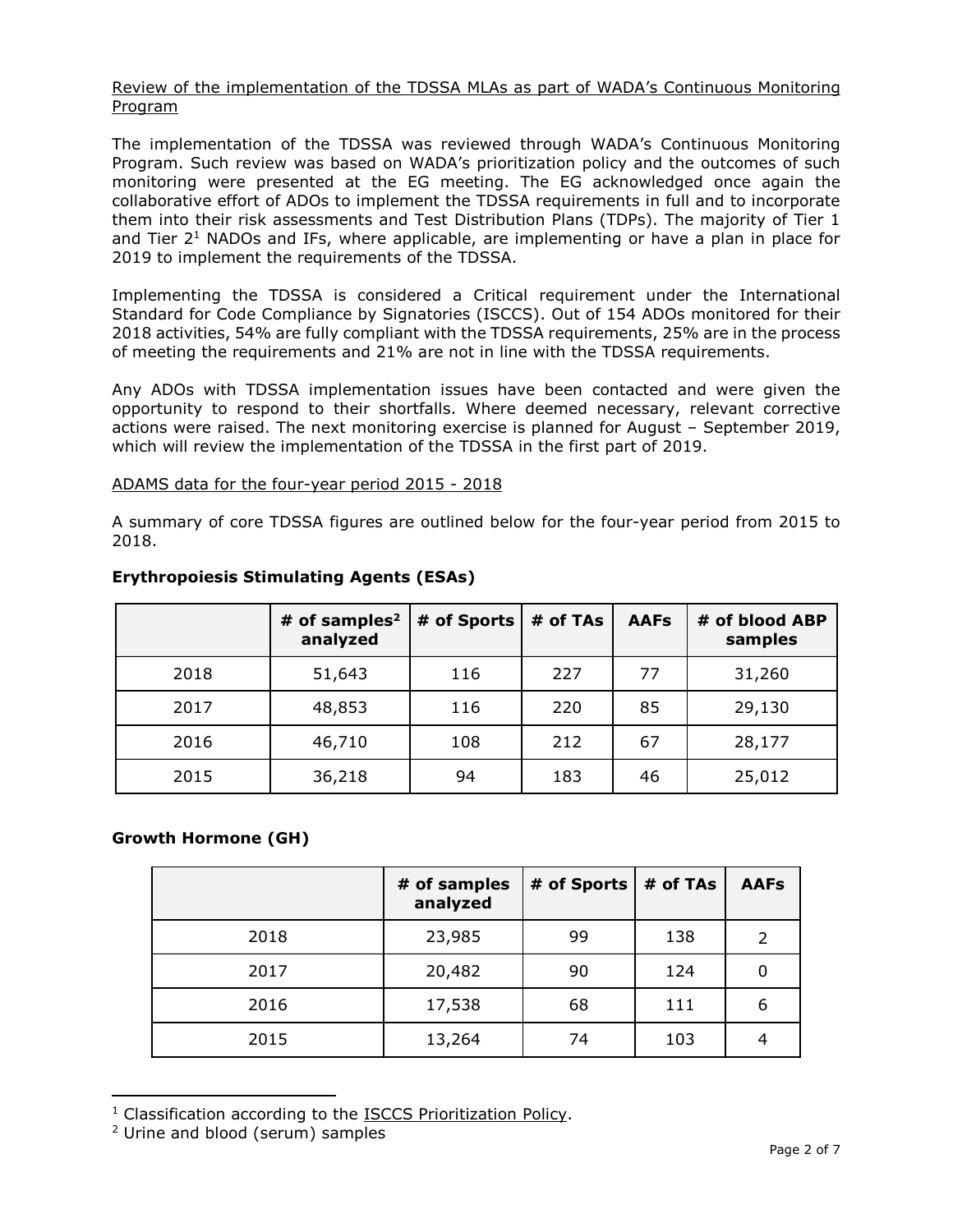|      | # of samples<br>analyzed | # of Sports | # of TAs | <b>AAFs</b> |
|------|--------------------------|-------------|----------|-------------|
| 2018 | 53,960                   | 120         | 187      | 21          |
| 2017 | 57,869                   | 119         | 218      | 19          |
| 2016 | 42,730                   | 111         | 207      | 15          |
| 2015 | 21,654                   | 88          | 145      | 14          |

## **Growth Hormone Releasing Factors (GHRFs)**

The main outcomes of the meeting and recommendations are outlined below:

## **1. The revised TDSSA will include amended objectives.**

The EG acknowledged that following four years of implementation, the current objectives of the TDSSA were met. These include the following:

- There has been an increase (significant in some instances) in Testing Authorities (TAs) and sports/disciplines receiving additional analyses, ensuring that athletes are held to the same level of analysis for substances within the scope of the TDSSA globally;
- ADOs are held accountable by implementing the required MLAs in the respective sports/disciplines and there are now sufficient mechanisms in place to monitor such implementation through WADA's Audit and Continuous Monitoring Programs; and
- Laboratory capacity has been enhanced and is supporting the detection of all TDSSA substances.

Therefore, the EG recommended the revision of its existing objectives with the aim to reflect the scope of the TDSSA moving forward.

#### **2. All 5% MLAs are made optional for ESAs, GHRFs and GH analyses, and ADOs will be able to round up or down to the nearest whole number based on the decimal number.**

In order to provide greater flexibility within the framework of the TDSSA, and to enable more resources to be focused on higher risk sports/disciplines, the EG made a number of preliminary proposals that were marked up within the TDSSA document for review. Following positive feedback from all the stakeholders that commented during the consultation process, the EG is recommending the following two changes:

- a) All 5% MLAs are proposed to be made optional for ESAs, GHRFs and GH analyses; and
- b) The current calculation method for MLA percentages to planned test numbers by sport/discipline requires an ADO to round up to the nearest whole number regardless of the decimal number. It is proposed that ADOs be able to round up or down to the nearest whole number based on the decimal number (E.g.: 1.4 or below = round down;  $1.5$  and above = round up).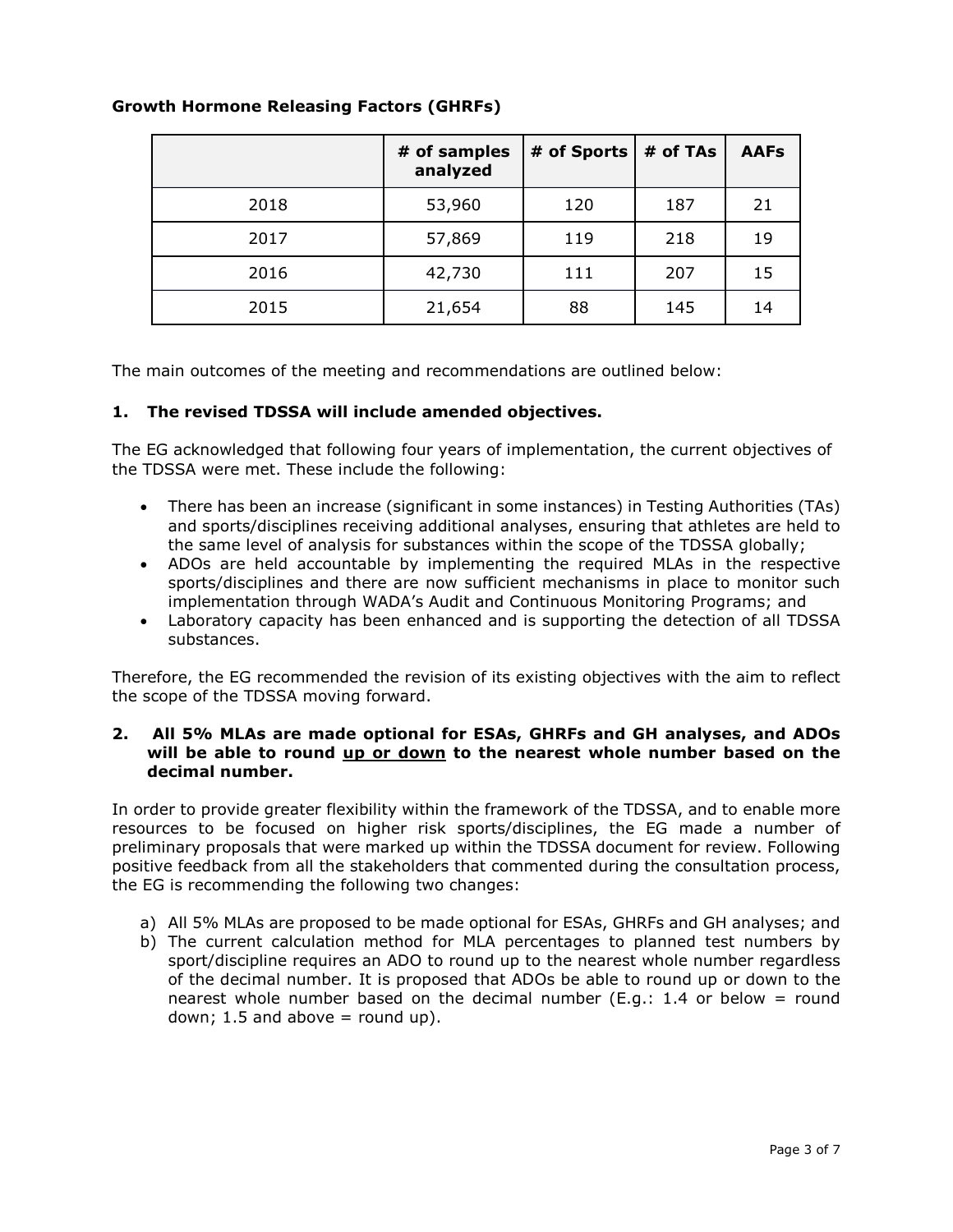#### **3. The application for a TDSSA reduction will be replaced by an application for automatic flexibility in implementing the TDSSA.**

Following the request of a number of stakeholders to increase the flexibility in the implementation of the TDSSA and to simplify the application for a TDSSA reduction, the EG is recommending the following changes:

- a) The Application for reduction (TDSSA Supporting Document A) will be replaced by the Application for automatic flexibility in implementing the TDSSA;
- b) ADOs will have the possibility to apply online through a new module that will be created in the Code Compliance Centre (CCC) database;
- c) Following a self-assessment of their testing program against set criteria, and the upload of relevant documents such as the ADO's risk assessment and TDP, ADOs will be able to qualify for a reduction of the MLA requirements, up to 50%, for the sports/disciplines for which they wish to apply such reduction;
- d) This reduction will be granted automatically if the criteria are met;
- e) WADA maintains its right, following a review of an ADO's testing program, to request further information from the ADO to justify the reduction or may withdraw such automatically-granted reduction if the self-assessment was incorrectly applied.

The application for flexibility will provide the necessary flexibility for ADOs that are already implementing intelligent testing programs.

The EG is also recommending that once this online database is ready, ADOs with existing, approved, applications will be requested to re-apply.

## **4. Implementation of the TDSSA by Major Event Organizations.**

As MEOs have a small window of jurisdiction around their major event and the majority of their testing is conducted in-competition. MEOs will also have the opportunity to apply for flexibility in implementing the TDSSA. The criteria for assessment will consider the MEO's anti-doping needs and capacity.

## **5. No change in the postponement of the mandatory implementation of the GH MLAs for all sports/disciplines until the endocrine module of the ABP is ready for implementation.**

The EG received an update from the WADA Science Department on the developments of the endocrine module of the ABP. Based on the information provided, the EG agreed to continue its 2018 decision to postpone the mandatory implementation of the GH MLAs for all sports/disciplines until the endocrine module of the ABP has progressed further.

During the period of postponement:

- ADOs are strongly encouraged to continue their best efforts to conduct GH testing by prioritizing the higher risk sports/disciplines listed in the TDSSA;
- ADOs are strongly encouraged to store serum samples for future analysis and/or reanalysis when further technological advancements for GH analysis are available; and
- ADOs will not be held accountable under WADA's Compliance Monitoring Program for any failure to meet the relevant GH MLA(s).

WADA and the EG will continue to monitor the implementation of GH testing within ADOs' testing programs globally and review the GH position at its next TDSSA meeting in 2020.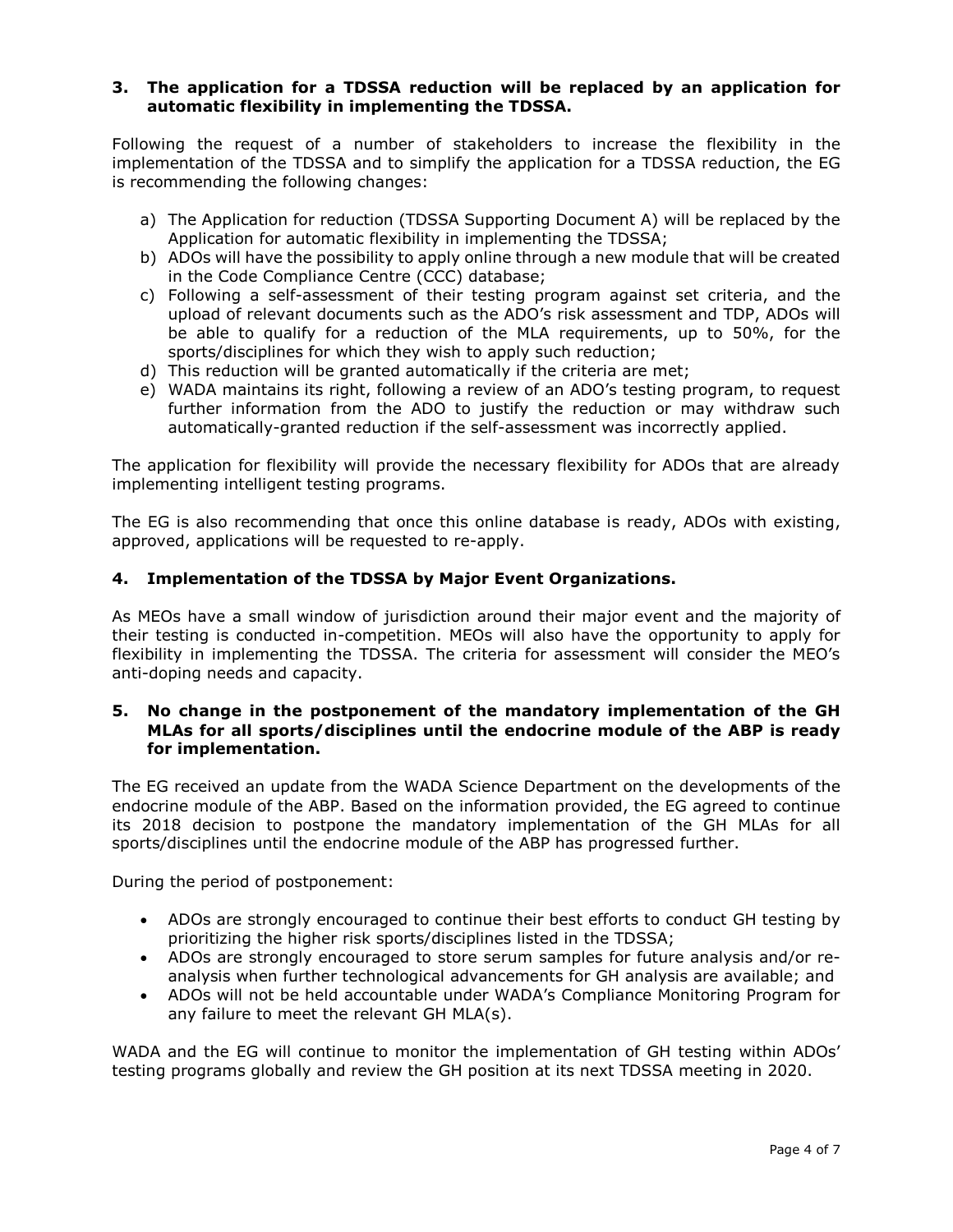## **6. Prohibited Substances included within the scope of the TDSSA in 2020.**

No new categories of specific analyses are proposed to be added to the TDSSA in 2020.

However, the following categories of substances/analytical detection methods were considered for inclusion in the future:

- a) Isotope Ratio Mass Spectrometry (IRMS) analysis (to be requested based on risk/intelligence to complement the automatic analysis through the steroid module of the ABP);
- b) Hypoxia-inducible factor (HIF) activating agents; and
- c) Steroid esters (serum/plasma).

The EG will gather more information from the WADA Laboratory Expert Group and more analytical data from ADAMS before recommending the inclusion of any of the above substances/analytical detection methods in the TDSSA. The possibility of such inclusion will be discussed at the next EG meeting in 2020.

The EG will also ask the Laboratory Expert Group to explore, with the anti-doping laboratories, the possibility of including the analysis of small GHRFs (GHRPs/GHS) in the standard urine analytical menu. The result of such feasibility study will be discussed at the next EG meeting in 2020.

The EG encourages closer communication between ADOs and laboratories to determine when appropriate requests for analyses, which are not part of standard urine analytical menus or TDSSA analyses menus and which are based on laboratory capability, can be performed on samples either during urine and blood collections or through a targeted further analysis of long-term stored samples.

## **7. TDSSA Monitoring tool.**

The EG received an update from the WADA ADAMS Team on the latest developments in the upcoming launch of the Testing Center in ADAMS Next Gen. The Testing Center will include a TDSSA monitoring feature where ADOs will be able to review instantly their compliance with the TDSSA requirements. This feature was made available internally on 11 June 2019 and subject to any further developments required, it will first be launched to a selected number of ADOs, with the general release to all ADOs to follow shortly thereafter.

#### **8. TDSSA v5 – next steps.**

The revised TDSSA v5, with all the proposed amendments, will be submitted for approval at the next WADA Executive Committee meeting on 23 September 2019. Upon approval, the final TDSSA v5 will be circulated to all stakeholders in the beginning of October 2019 and will come into effect on 1 January 2020.

## **9. Next TDSSA EG meeting.**

In order to be in a better position to monitor and review the implementation of the above proposed changes and have sufficient TDSSA testing data in ADAMS, the next EG meeting is planned to take place in the second part of 2020.

#### **10. Availability of TDSSA analyses at WADA-accredited Laboratories.**

A list of WADA-accredited laboratories and the types of TDSSA analyses they can currently provide (as of 31 May 2019) can be found in the Annex of this summary.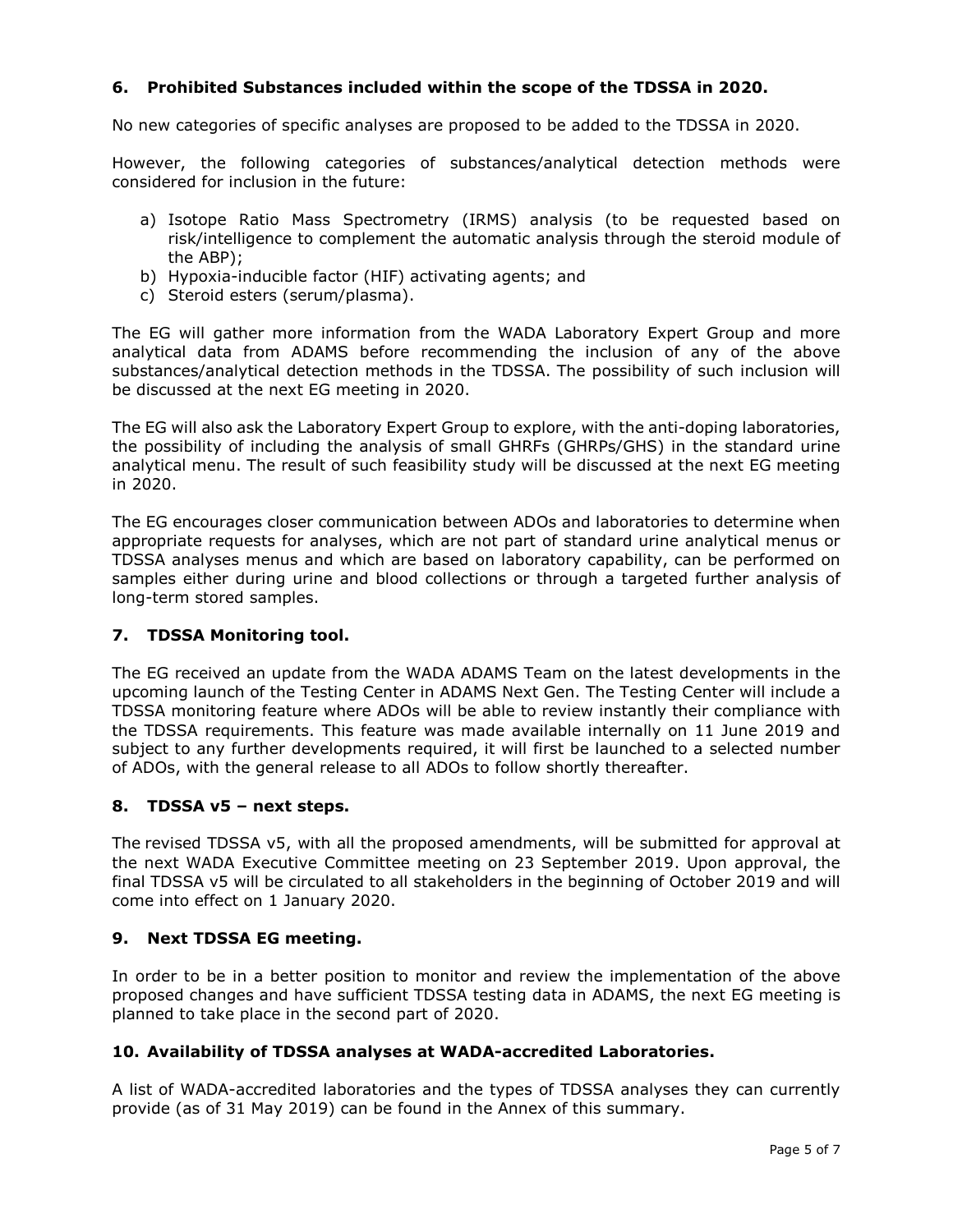We hope you find the above update on the TDSSA informative. Should you have any comments or questions regarding the above or the implementation of the TDSSA, please contact WADA at [tdssa@wada-ama.org.](mailto:tdssa@wada-ama.org)

Thank you for your continued commitment to clean sport.

Yours sincerely,

TeTiAl

**Tim Ricketts** Matt Fedoruk Director, Standards and Harmonization Chair of the TDSSA Expert Group

 $\frac{1}{4\sqrt{2}}$